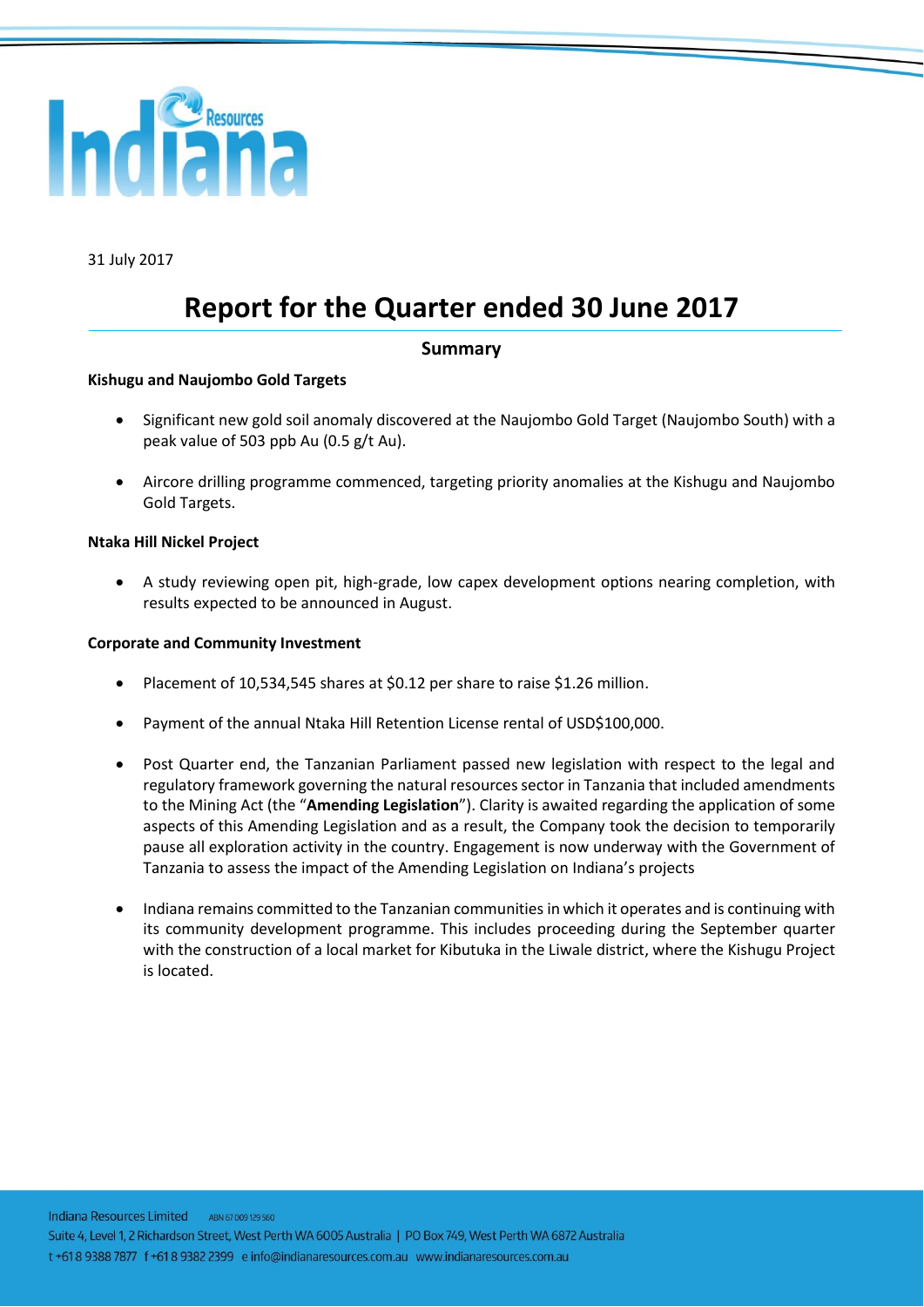### **COMMUNITY INVESTMENT**

#### **Recruitment and training**

In Tanzania, Indiana has a full complement of local professionals who carry out exploration, development and management roles. For example, in the recent exploration programme, only one Australian national was involved and this was primarily for the purposes of ongoing training and professional support. Recruitment and training of Tanzanians and the knowledge transfer that comes from operating with professionals from other countries in the same industry, has always been a focus of Indiana.

During the Quarter, as the Company commenced preparation for its exploration programmes, over 50 Tanzanian locals were employed in various capacities. Indiana remains committed to continuing exploration at Kishugu and Naujombo and to the development of the Ntaka Hill Nickel Project, which has the potential to become a world class nickel project. The ongoing employment of Tanzanian locals will be central to successfully advancing these projects.

#### **Construction of a market for Kibutuka Village**

Notwithstanding the Amending Legislation and the suspension of exploration activity, Indiana remains committed to the Tanzanian communities in which it operates. During the September Quarter, the Company will be investing in the construction of a market for the Kibutuka Village located in the area of the Kishugu Project.

The new market will provide small farmers and local business people with an opportunity to more effectively sell their goods and products. In doing so it will improve the profitability of local businesses and villagers, deliver additional revenue to the village government from rentals and support the sale and purchase of quality food products.

All materials for construction of the market will be purchased from local suppliers and local people will be employed as labourers during the construction phase. The Company has been working with the District Government which will assist in engaging a suitable contractor and supervise construction to ensure that it complies with applicable standards.

### **EXPLORATION and DEVELOPMENT**

#### **Naujombo and Kishugu Gold Targets**

 $\overline{a}$ 

#### Commencement of 2017 drilling programme

During the Quarter, the Company commenced a 2,500m Aircore drilling programme that was focused on three targets: Naujombo Central (Figure 1), Kishugu Central (Figure 2) and Kishugu South (Figure 2).

All three targets exhibit broad arsenic (pXRF) and gold (Fire Assay) anomalism (ASX announcement 9 August 2016).<sup>1</sup> First pass RAB drilling in 2016 targeted gold mineralisation within the existing geochemical anomalies at both Naujombo and Kishugu and confirmed the presence of gold in the bedrock (ASX announcement 12 October 2016). 2

<sup>&</sup>lt;sup>1</sup> ASX announcement 9 August 2016. Since announcing these exploration results on 9 August 2016, Indiana confirms that it is not aware of any new information or data that materially affects the information included in that announcement.

<sup>&</sup>lt;sup>2</sup> ASX announcement 12 October 2016. Since announcing these exploration results on 12 October 2016, Indiana confirms that it is not aware of any new information or data that materially affects the information included in that announcement.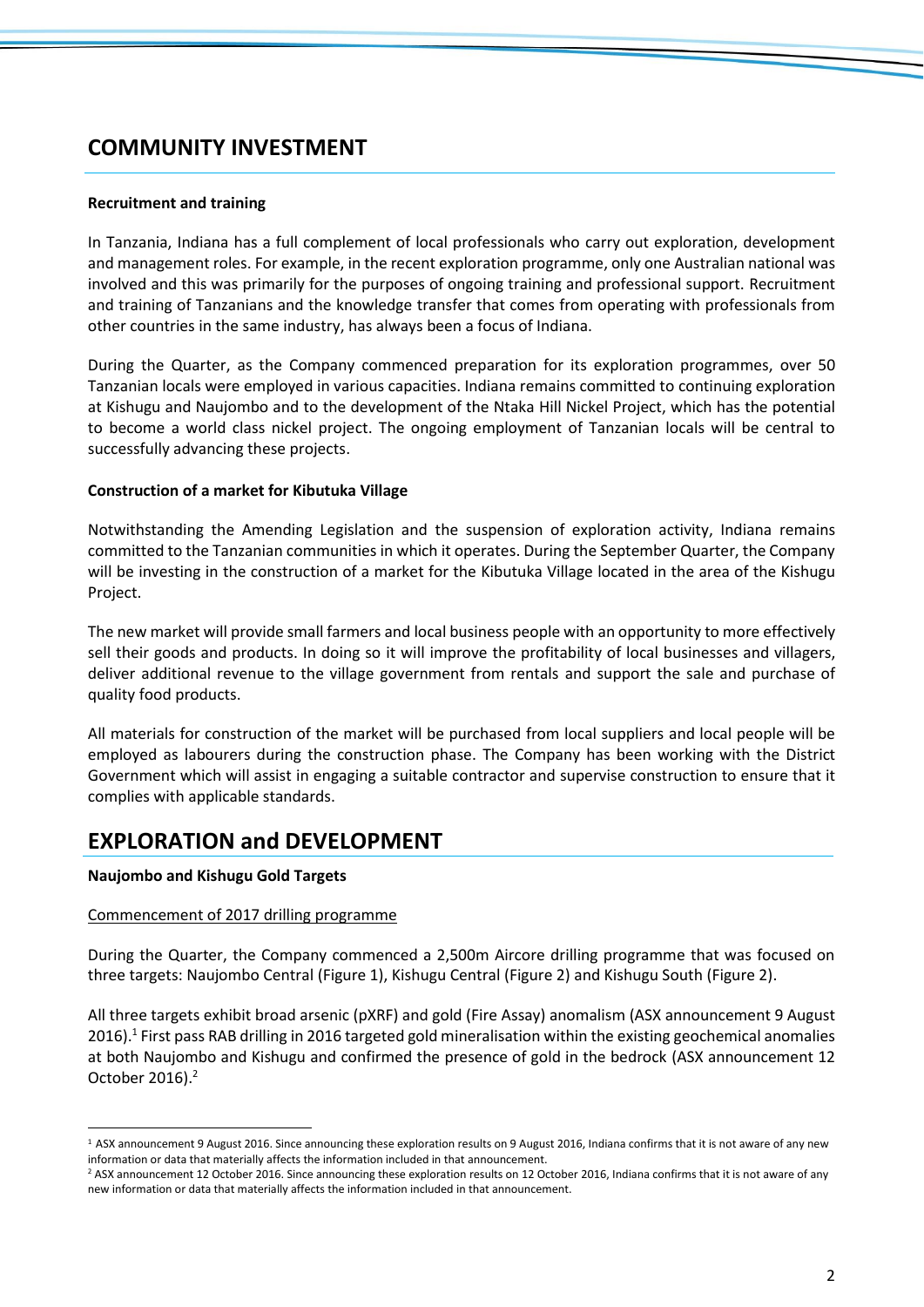The 2017 programme is designed for the holes to drill to the top of fresh rock so as to be able to test for the presence of gold and primary alteration in order to vector to gold mineralisation in the system.



**Figure 1: Naujombo Central Drilling Location**



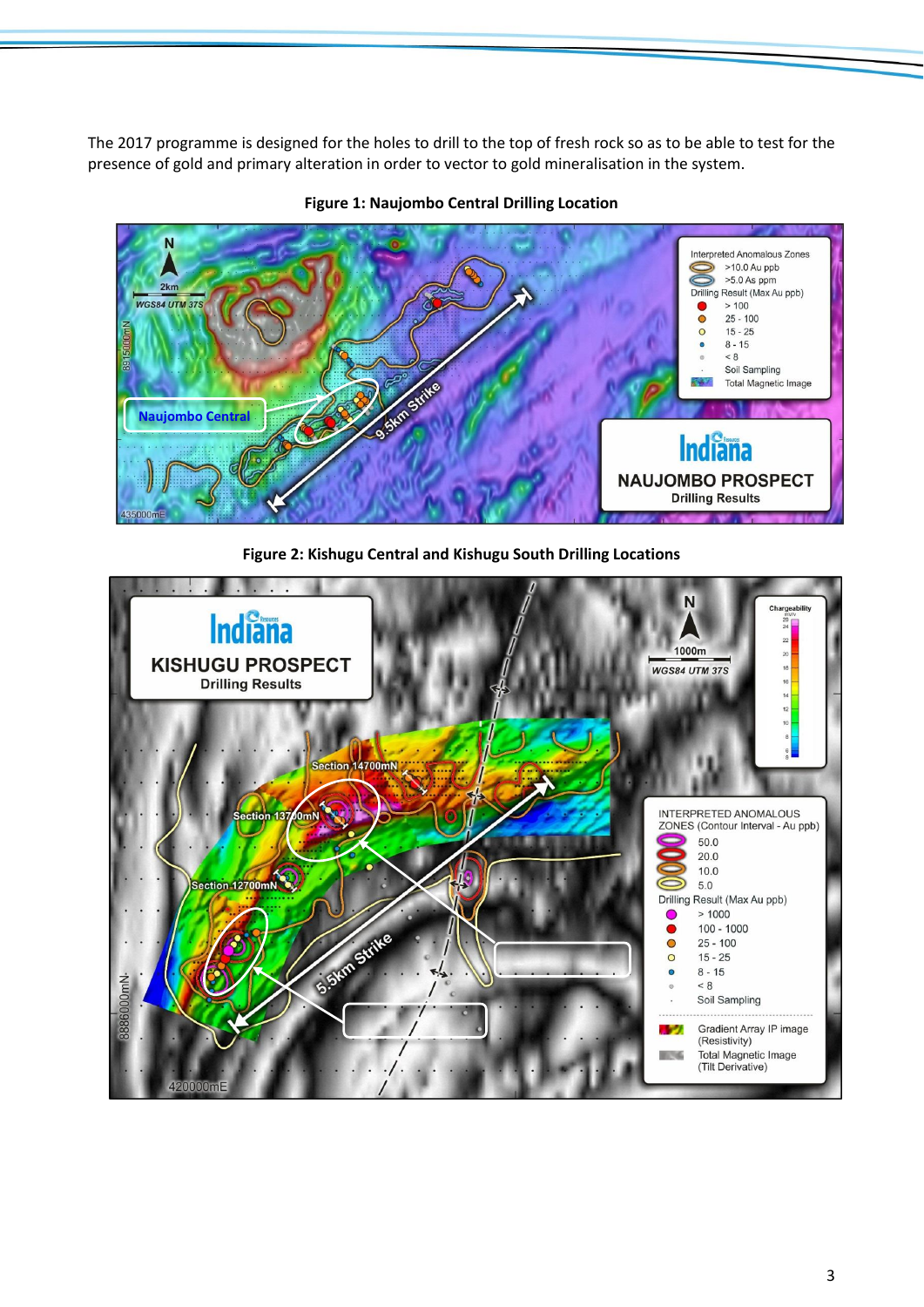#### Discovery of gold soil anomaly

Subsequent to Quarter end, the Company announced the discovery of a significant new gold-arsenic soil anomaly at the Naujombo Gold target (Figure 3) with a peak value of 503 ppb Au (0.5 g/t Au) (ASX announcement 10 July 2017).<sup>3</sup>

The anomaly, as defined by the 90ppb contour, is 650m to 800m long and between 100m and 200m wide and is along strike from the extensive, coherent, previously identified Naujombo gold-in-soil anomaly, which measures 9.5km by 1km (Figure 3).

The anomaly is defined by a number of assay results in excess of 100 ppb Au and is coincident with a large arsenic soil anomaly that has been identified by pXRF analysis.

Shortly after commencement of the recent Aircore drilling programme, the Company redeployed the rig to Naujmbo South where a series of holes were drilled into the new anomaly, prior to the whole programme being paused. Samples from the programme have been sent to Mwanza for assay and results are expected in early in August.



#### **Figure 3: Naujombo South soil sampling results**

#### Cessation of exploration activity

While Indiana remains committed to advancing exploration at its Kishugu and Naujombo Gold Targets, due to the current uncertainty associated with the Amending Legislation, the Company decided that it was prudent to cease its exploration activities to allow it to engage with the Tanzanian Government to fully understand the impact of the Amending Legislation. That process is continuing.

#### **Ntaka Hill Nickel Project Review**

 $\overline{a}$ 

During the Quarter, a study to review smaller scale open pit development options to determine capital and operating cost requirements and economic viability neared completion. The Company anticipates that the findings of the study will be released in early August.

<sup>&</sup>lt;sup>3</sup> ASX announcement 10 July 2017. Since announcing these exploration results on 10 July 2017, Indiana confirms that it is not aware of any new information or data that materially affects the information included in that announcement.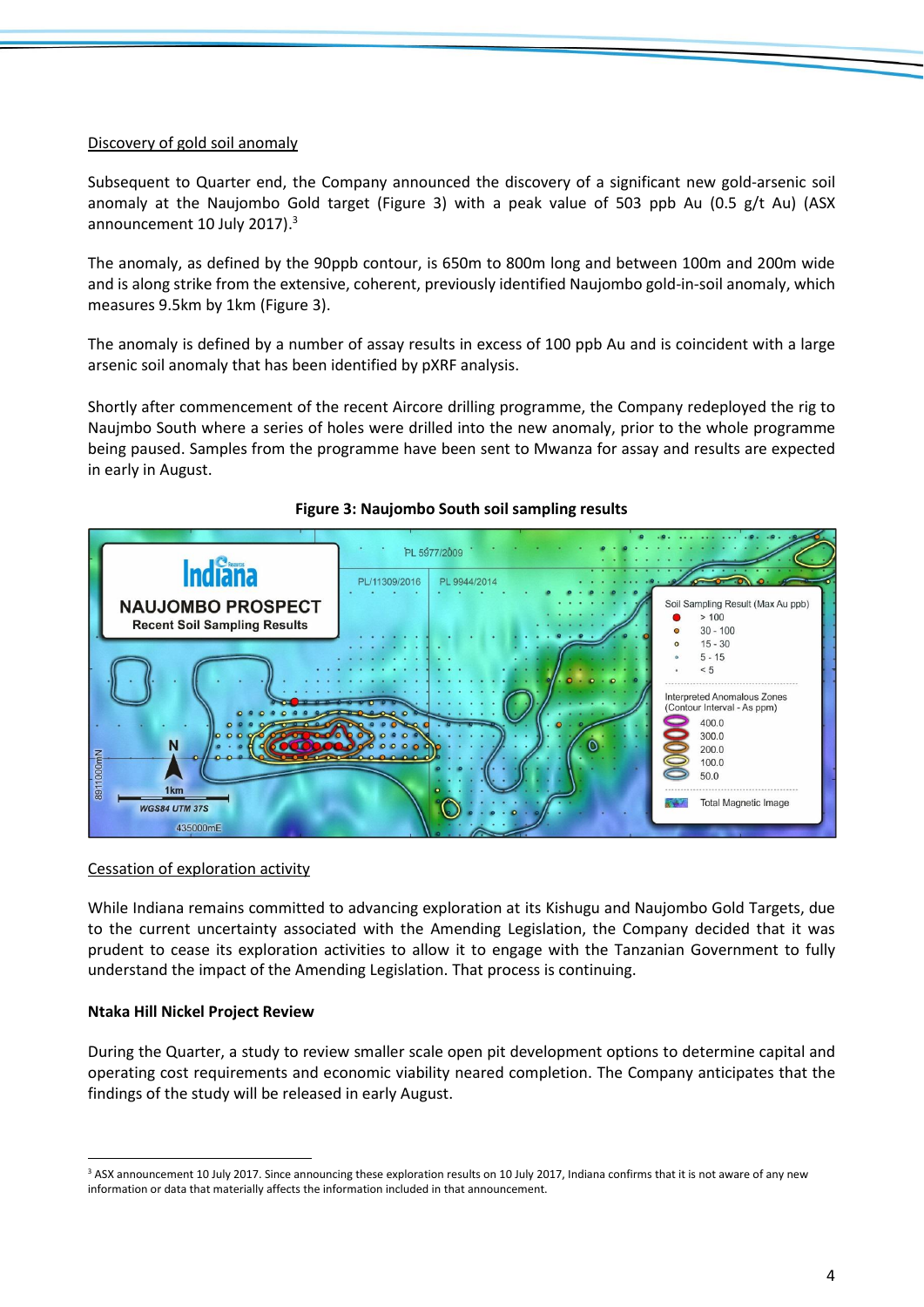# **CORPORATE**

#### **Cash position**

As at 30 June 2017, the Company had cash at bank of \$1.1 million.

In April, the Company issued 10,534,545 fully paid ordinary shares at \$0.12 per share to raise approximately \$1.26 million through a placement to professional and sophisticated investors.

During the Quarter, the Company made the annual USD\$100,000 payment for the Ntaka Hill Retention License. Other major expenses for the Quarter were costs for the commencement of exploration in Tanzania, study costs on Ntaka Hill development options and the finalisation of costs from the general meeting of the Company requisitioned under section 249D of the Corporations Act 2001 (Cth).

#### **Requisitioned general meeting**

On 22 February, 2017, the Company received a notice from BPM Capital Limited ("**BPM**"), a substantial shareholder of the Company, under section 249D of the Corporations Act 2001 (Cth) ("**Notice**") to requisition a general meeting of the Company (the "**Meeting**") for the purpose of proposing resolutions seeking to remove two of the Company's directors (Dr Derek Fisher and Mr Campbell Baird) and to replace them with two BPM-nominated appointees.

On 12 April 2017, BPM formally notified the Company that it had withdrawn the Notice and its request that resolutions be put to the Company's shareholders at the Meeting.

#### **Changes to Tanzanian legislation**

Subsequent to Quarter end, the Amending Legislation was passed, which included a number of changes with respect to the legal and regulatory framework governing the natural resources sector in Tanzania. Key aspects of the Amending Legislation and their potential impact on Graphex are set out in the table below:

|  |  |  |  | Table 1. Key aspects of the Amending Legislation |
|--|--|--|--|--------------------------------------------------|
|--|--|--|--|--------------------------------------------------|

| <b>Legislative Change</b>                                                                                                                                                                                                                                                                                                          | <b>Potential Impact</b>                                                                                                                                                                                                                                                                     |
|------------------------------------------------------------------------------------------------------------------------------------------------------------------------------------------------------------------------------------------------------------------------------------------------------------------------------------|---------------------------------------------------------------------------------------------------------------------------------------------------------------------------------------------------------------------------------------------------------------------------------------------|
| In all mining operations under a Mining Licence or<br>Special Mining Licence, the Government shall have<br>at least a 16% free carried interest in the capital of<br>the mining company.                                                                                                                                           | Indiana is an exploration company and does not<br>have a Mining License or Special Mining Licence.<br>The Ntaka Hill Nickel Project, is under a Retention<br>License to 2019 with a 5-year renewal period.                                                                                  |
| The Government shall be entitled to acquire, in<br>total, up to 50% of the shares in a mining company,<br>commensurate with the quantified value of tax<br>incentives incurred by the Government in favour of<br>the mining company.                                                                                               | As the Government has not incurred any tax<br>incentives in favour of Indiana, nor is Indiana<br>seeking the Government to incur any tax incentives<br>in favour of Indiana, the Company believes that the<br>Government's acquisition of such an interest is not<br>applicable to Indiana. |
| There is an increase in the royalty rate for certain<br>minerals (including gold and copper) from 4% to 6%.<br>In addition, under the terms of the new Finance Act,<br>which has already been approved by Parliament, a<br>1% clearing fee has been added on the value of all<br>minerals exported from Tanzania from 1 July 2017. | As an exploration company, the increase in royalty<br>rates does not impact Indiana's activities in<br>Tanzania, though it does raise hurdle rates<br>associated with future<br>development<br>project<br>decisions.                                                                        |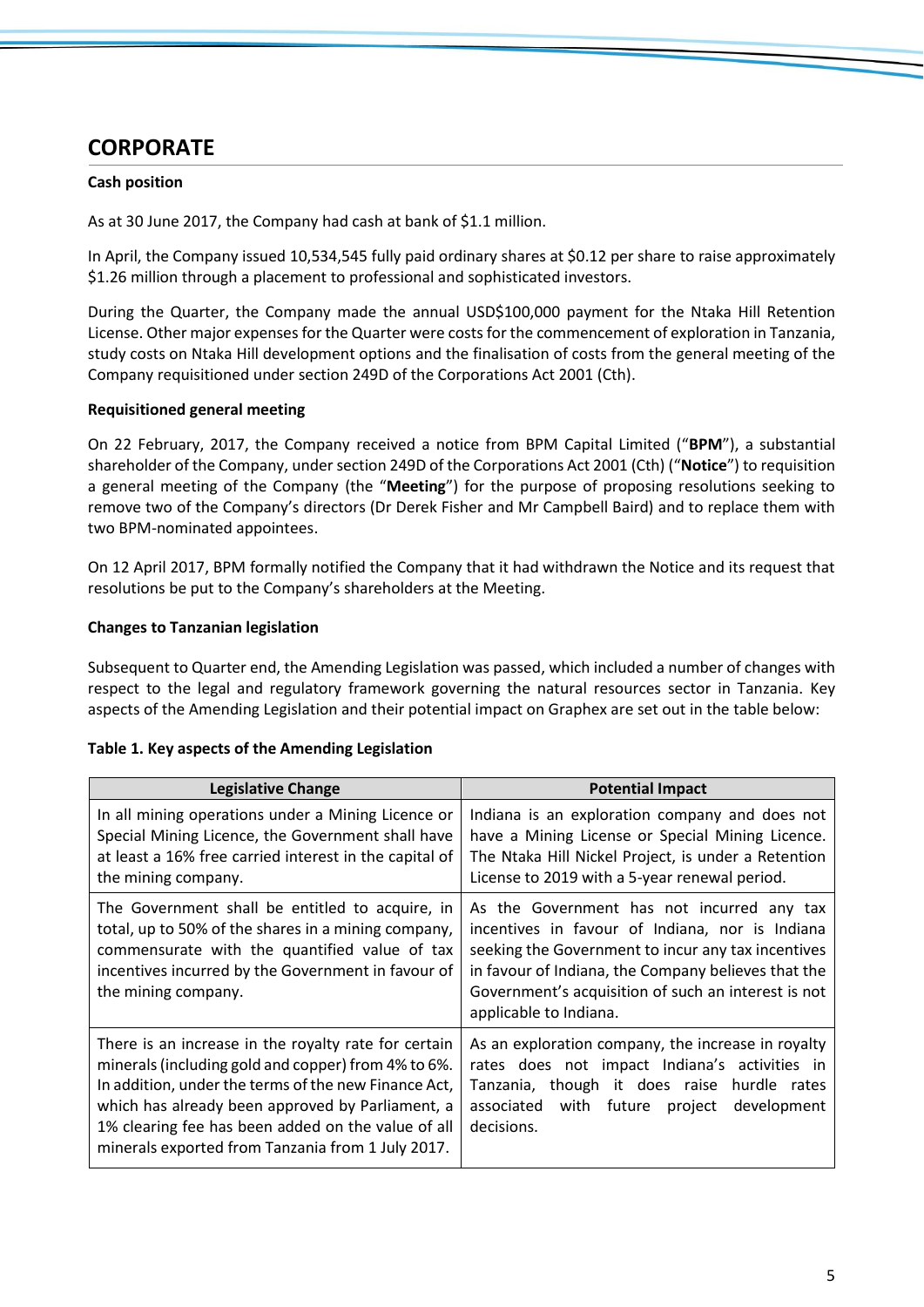| <b>Legislative Change</b>                                                                                                                                                                                                                                                                                            | <b>Potential Impact</b>                                                                                                                                                                                                                                                                                                                                                                         |
|----------------------------------------------------------------------------------------------------------------------------------------------------------------------------------------------------------------------------------------------------------------------------------------------------------------------|-------------------------------------------------------------------------------------------------------------------------------------------------------------------------------------------------------------------------------------------------------------------------------------------------------------------------------------------------------------------------------------------------|
| Any earnings from mineral developments must be<br>retained in the banks and financial institutions<br>established in Tanzania.                                                                                                                                                                                       | Proposed Legislation does not restrict<br>The<br>repatriation of profits in accordance with the laws<br>of Tanzania.                                                                                                                                                                                                                                                                            |
| The Government may renegotiate existing Mine<br>Development Agreements ("MDAs") based on such<br>agreements being unconscionable.                                                                                                                                                                                    | Neither Indiana nor its Tanzanian subsidiaries has<br>any MDAs which apply only to Special Mining<br>Licenses. The Company holds only Prospecting<br>Licenses and a Retention License, which do not<br>require an MDA.                                                                                                                                                                          |
| Proceedings or disputes that relate to<br>the<br>extraction, exploitation, acquisition or use of<br>natural wealth and resources must be adjudicated<br>in Tanzania in accordance with the laws of Tanzania                                                                                                          | The Proposed Legislation purports to remove the<br>ability of the Company to settle disputes by<br>international arbitration.                                                                                                                                                                                                                                                                   |
| Mineral rights holders must participate in the<br>growth of the Tanzanian economy by investing a<br>portion of the returns from mining, and satisfy<br>further provisions on local content, corporate social<br>responsibility ("CSR") and the requirement for<br>mineral rights holders to make an integrity pledge | Indiana has a +20-year track record of maximising<br>the use of locally produced goods and services.<br>Indiana is committed to providing employment and<br>training opportunities for Tanzanians. Indiana<br>operates an active CSR programme and maintains a<br>leading practice Code of Conduct. As a result, the<br>Company does not anticipate any issues in meeting<br>such requirements. |
| shall<br>be<br>N <sub>0</sub><br>exported<br>for<br>raw<br>resources<br>beneficiation outside Tanzania                                                                                                                                                                                                               | Indiana conducts gold exploration and holds the<br>Ntaka Nickel Project. Gold projects generally<br>produce a semi refined product to 98% purity on<br>site, and Ntaka nickel has always contemplated<br>producing<br>high-quality<br>nickel<br>concentrate<br>a<br>product.                                                                                                                    |

# **TENEMENT INTERESTS**

#### **Tenements held and location**

| <b>Tenement</b>                | Ownership | Project    | Location |
|--------------------------------|-----------|------------|----------|
| PL 5977/2009 - Naujombo        | 100%*     | Nachingwea | Tanzania |
| PL 6397/2010 - Kipepere West   | 100%*     | Nachingwea | Tanzania |
| PL 6634/2010 - Mihumo          | 100%*     | Nachingwea | Tanzania |
| PL 6635/2010 - Nachingwea NW   | 100%*     | Nachingwea | Tanzania |
| PL 7095/2011 - Nditi           | 100%*     | Nachingwea | Tanzania |
| PL 9757/2014 - Mihumo West     | 100%*     | Nachingwea | Tanzania |
| PL 9759/2014 - Mjembe          | 100%*     | Nachingwea | Tanzania |
| PL 9939/2014 - Mjembe East     | 100%*     | Nachingwea | Tanzania |
| PL 9942/2014 - Naujombo North  | 100%*     | Nachingwea | Tanzania |
| PL 9944/2014 - Namarongo North | 100%*     | Nachingwea | Tanzania |
| PL 10099/2014 - Nanyindwa      | 100%*     | Nachingwea | Tanzania |
| PL 10302/2014 - Namatutwa      | 100%*     | Nachingwea | Tanzania |